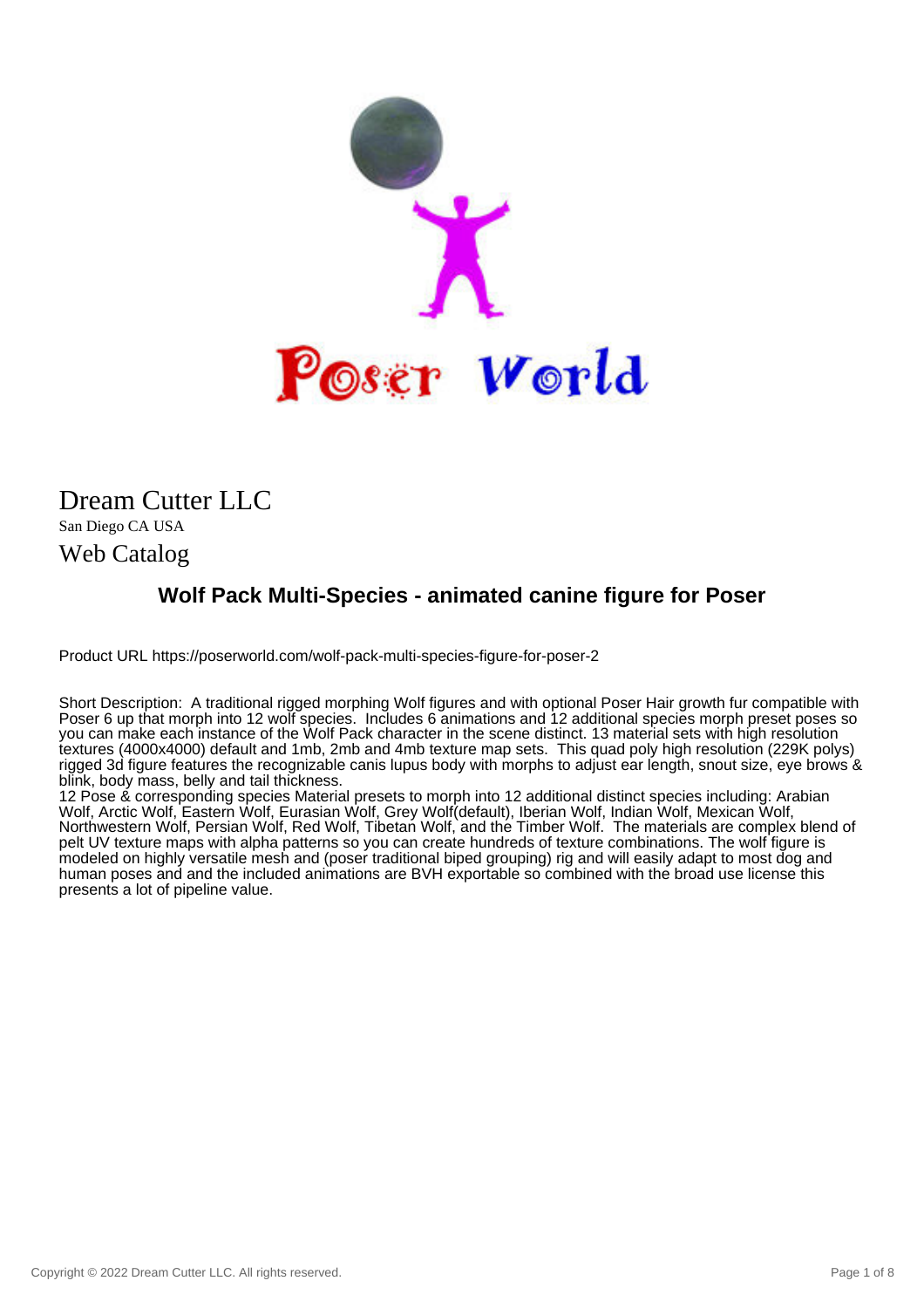Full Description: The wolf (Canis lupus), also known as the gray wolf or grey wolf, is a large canine native to Eurasia and North America. It is the largest extant member of Canidae, with males averaging 40 kg (88 lb) and females 37 kg (82 lb). On average, wolves measure 105–160 cm (41–63 in) in length and 80–85 cm (31–33 in) at shoulder height. The wolf is also distinguished from other Canis species by its less pointed features, particularly the ears and muzzle. The winter fur of a wolf is long and bushy and predominantly mottled gray, although nearly pure white, red and brown to black colours also occur. Up to 38 subspecies of wolf have been recognized including the domestic dog. Source Wikipedia.Features:Fully Poser rigged and animatable, conforms to traditional Poser figure rigging conventions and the figure accepts most poser biped conforming clothes and poses. WolfPack included a conforming fur set using Poser Hair Growth, however the default W the other uses bump and depth maps to simulate the fur coat. A Poser Hair parenting prop is also included in the runtime. Figure groups Head, Mouth, Eyes, Neck, Chest, Collar, Shoulders, Forearms, Hands, Abdomen, Hip, Thigh, Shin, Foot, Tail, arms and legs are parametrically rigged.Animation cycles: Walk 34 frames, Track 34 frames, Trot 34 frames, Canter 34 frames, Run 34 frames and Wolf Howl 128 frames.Morphs: Ear length, snout size, eye brows & blink, body mass, belly and tail thicknessDirections: Extract the files into the specified folders: Put the obj files into

Runtime\Geometries\PoserWorld\Put the cm2/ png (camera files) into Runtime\Libraries\camera\PoserWorld\Put the cr2/ png (figure files) into Runtime\Libraries\Character\PoserWorld\Put the hr2/ png (hair files) into Runtime\Libraries\hair\PoserWorld\Put the pz2/ png (pose files) into Runtime\Libraries\Pose\PoserWorld\Put the pp2/ png (prop files) into Runtime\Libraries\Props\PoserWorld\Put the jpg files (textures) into the specified folder beneath Runtime\Textures\PoserWorld\ Using the figure:1) Start Poser.2) Go to the PoserWorld\WolfPack Library.3) Add the PoserWorld WolfPack to your scene.4) Optional: Load species poses first, then apply any desired action poses, translations or joint rotations. If conforming Poser Hair growth fur is desired on your figure, load the Wolf\_Fur figure and conform it to the WolfPack figure just as you would add clothes to a figure. After conforming to, initially zero or apply the same Species pose as the Wolf\_Fur as the WolfPack figure. This extra step is needed because species poses contain morphs. Thereafter, any action pose or joint rotation you apply to WolfPack will also apply to the conforming Fur pack. Optional Instructions:This figure is fully possible and includes animations and poses. Like all PoserWorld Animals, the WolfPack figure is rigged in a manner that it will accept many basic human poses and conforming clothes from other Poser traditionally rigged figures. High definition materials and textures default at 4000x4000 and material sets for 1mb, and 2mb texture maps are also included. If figure crashes the scene at load, load in scene with wireframe and change texture set to lower resolution.Default Installation Poser Runrtime Folder Path and complete file list:Runtime\Libraries\Materials\PoserWorld\WolfPack:ArabianWolf Set.mc6ArabianWolf Set.pngArabianWolf

Set.xmp Runtime\Libraries\Pose\PoserWorld\WolfPack\Species:ArabianWolf.pngArabianWolf.pz2ArabianWolf.xmp R untime\Libraries\Materials\PoserWorld\WolfPack:ArabianWolf\_1024\_Set.mc6ArabianWolf\_1024\_Set.pngArabianWolf \_2048\_Set.mc6ArabianWolf\_2048\_Set.pngArabianWolf\_4096\_Set.mc6ArabianWolf\_4096\_Set.pngArcticWolf Set.mc6ArcticWolf Set.pngArcticWolf

Set.xmp Runtime\Libraries\Pose\PoserWorld\WolfPack\Species:ArcticWolf.pngArcticWolf.pz2ArcticWolf.xmp Runtim e\Libraries\Materials\PoserWorld\WolfPack:ArcticWolf\_1024\_Set.mc6ArcticWolf\_1024\_Set.pngArcticWolf\_2048\_Set. mc6ArcticWolf\_2048\_Set.pngArcticWolf\_4096\_Set.mc6ArcticWolf\_4096\_Set.pngArcticWolf\_Pelt.mt5ArcticWolf\_Pelt. pngArcticWolf\_Pelt.xmpArcticWolf\_Pelt\_1024.mt5ArcticWolf\_Pelt\_2048.mt5ArcticWolf\_Pelt\_2048.pngArcticWolf\_Pel t\_4096.mt5ArcticWolf\_Pelt\_4096.pngBrown Fur.mt5Brown Fur.pngBrown Fur.xmpEasternWolf Set.mc6EasternWolf Set.pngEasternWolf

Set.xmp Runtime\Libraries\Pose\PoserWorld\WolfPack\Species:EasternWolf.pngEasternWolf.pz2EasternWolf.xmp R untime\Libraries\Materials\PoserWorld\WolfPack:EasternWolf\_1024\_Set.mc6EasternWolf\_1024\_Set.pngEasternWolf \_2048\_Set.mc6EasternWolf\_2048\_Set.pngEasternWolf\_4096\_Set.mc6EasternWolf\_4096\_Set.pngEurasianWolf Set.mc6EurasianWolf Set.pngEurasianWolf

Set.xmp Runtime\Libraries\Pose\PoserWorld\WolfPack\Species:EurasianWolf.pngEurasianWolf.pz2EurasianWolf.xm p Runtime\Libraries\Materials\PoserWorld\WolfPack:EurasianWolf\_1024\_Set.mc6EurasianWolf\_1024\_Set.pngEurasi anWolf\_2048\_Set.mc6EurasianWolf\_2048\_Set.pngEurasianWolf\_4096\_Set.mc6EurasianWolf\_4096\_Set.pngGrey Fur.mt5Grey Fur.pngGrey Fur.xmpGrey Fur\_1024.mt5Grey Fur\_1024.pngGrey Fur\_2048.mt5Grey

Fur\_2048.pngGrey Fur\_4096.mt5Grey Fur\_4096.pngGreyWolf Set.mc6GreyWolf Set.pngGreyWolf Set.xmpGreyWolf\_1024\_Set.mc6GreyWolf\_1024\_Set.pngGreyWolf\_2048\_Set.mc6GreyWolf\_2048\_Set.pngGreyWol f\_4096\_Set.mc6GreyWolf\_4096\_Set.png Runtime\Libraries\Pose\PoserWorld\WolfPack\Species:GreyWolf\_default.p ngGreyWolf\_default.pz2GreyWolf\_default.xmp Runtime\Libraries\Materials\PoserWorld\WolfPack:IberianWolf Set.mc6IberianWolf Set.pngIberianWolf

Set.xmp Runtime\Libraries\Pose\PoserWorld\WolfPack\Species:IberianWolf.pngIberianWolf.pz2IberianWolf.xmp Run time\Libraries\Materials\PoserWorld\WolfPack:IberianWolf\_1024\_Set.mc6IberianWolf\_1024\_Set.pngIberianWolf\_204 8\_Set.mc6IberianWolf\_2048\_Set.pngIberianWolf\_4096\_Set.mc6IberianWolf\_4096\_Set.pngIndianWolf Set.mc6IndianWolf Set.pngIndianWolf

Set.xmp Runtime\Libraries\Pose\PoserWorld\WolfPack\Species:IndianWolf.pngIndianWolf.pz2IndianWolf.xmp Runti me\Libraries\Materials\PoserWorld\WolfPack:IndianWolf\_1024\_Set.mc6IndianWolf\_1024\_Set.pngIndianWolf\_2048\_ Set.mc6IndianWolf\_2048\_Set.pngIndianWolf\_4096\_Set.mc6IndianWolf\_4096\_Set.pngMexicanWolf Set.mc6MexicanWolf Set.pngMexicanWolf

Set.xmp Runtime\Libraries\Pose\PoserWorld\WolfPack\Species:MexicanWolf.pngMexicanWolf.pz2MexicanWolf.xmp Runtime\Libraries\Materials\PoserWorld\WolfPack:MexicanWolf\_1024\_Set.mc6MexicanWolf\_1024\_Set.pngMexican Wolf\_2048\_Set.mc6MexicanWolf\_2048\_Set.pngMexicanWolf\_4096\_Set.mc6MexicanWolf\_4096\_Set.pngNorthWest ernWolf Set.mc6NorthWesternWolf Set.pngNorthWesternWolf

Set.xmp Runtime\Libraries\Pose\PoserWorld\WolfPack\Species:NorthWesternWolf.pngNorthWesternWolf.pz2North WesternWolf.xmp Runtime\Libraries\Materials\PoserWorld\WolfPack:NorthWesternWolf\_1024\_Set.mc6NorthWester nWolf\_1024\_Set.pngNorthWesternWolf\_2048\_Set.mc6NorthWesternWolf\_2048\_Set.pngNorthWesternWolf\_4096\_S et.mc6NorthWesternWolf\_4096\_Set.png Runtime\Textures\PoserWorld\WolfPack:Nose\_bump.jpg Runtime\Textures\ PoserWorld\WolfPack\1024:nose\_bump.jpg Runtime\Textures\PoserWorld\WolfPack\2048:nose\_bump.jpg Runtime\ Textures\PoserWorld\WolfPack\4096:Nose\_bump.jpg Runtime\Libraries\Materials\PoserWorld\WolfPack:Persian Fur.mt5Persian Fur.pngPersian Fur.xmpPersian Fur\_1024.mt5Persian Fur\_1024.pngPersian Fur\_2048.mt5Persian Fur\_2048.pngPersian Fur\_4096.mt5Persian Fur\_4096.pngPersianWolf Set.mc6PersianWolf Set.pngPersianWolf Set.xmp Runtime\Libraries\Pose\PoserWorld\WolfPack\Species:PersianWolf.pngPersianWolf.pz2PersianWolf.xmp R untime\Libraries\Materials\PoserWorld\WolfPack:PersianWolf\_1024\_Set.mc6PersianWolf\_1024\_Set.pngPersianWolf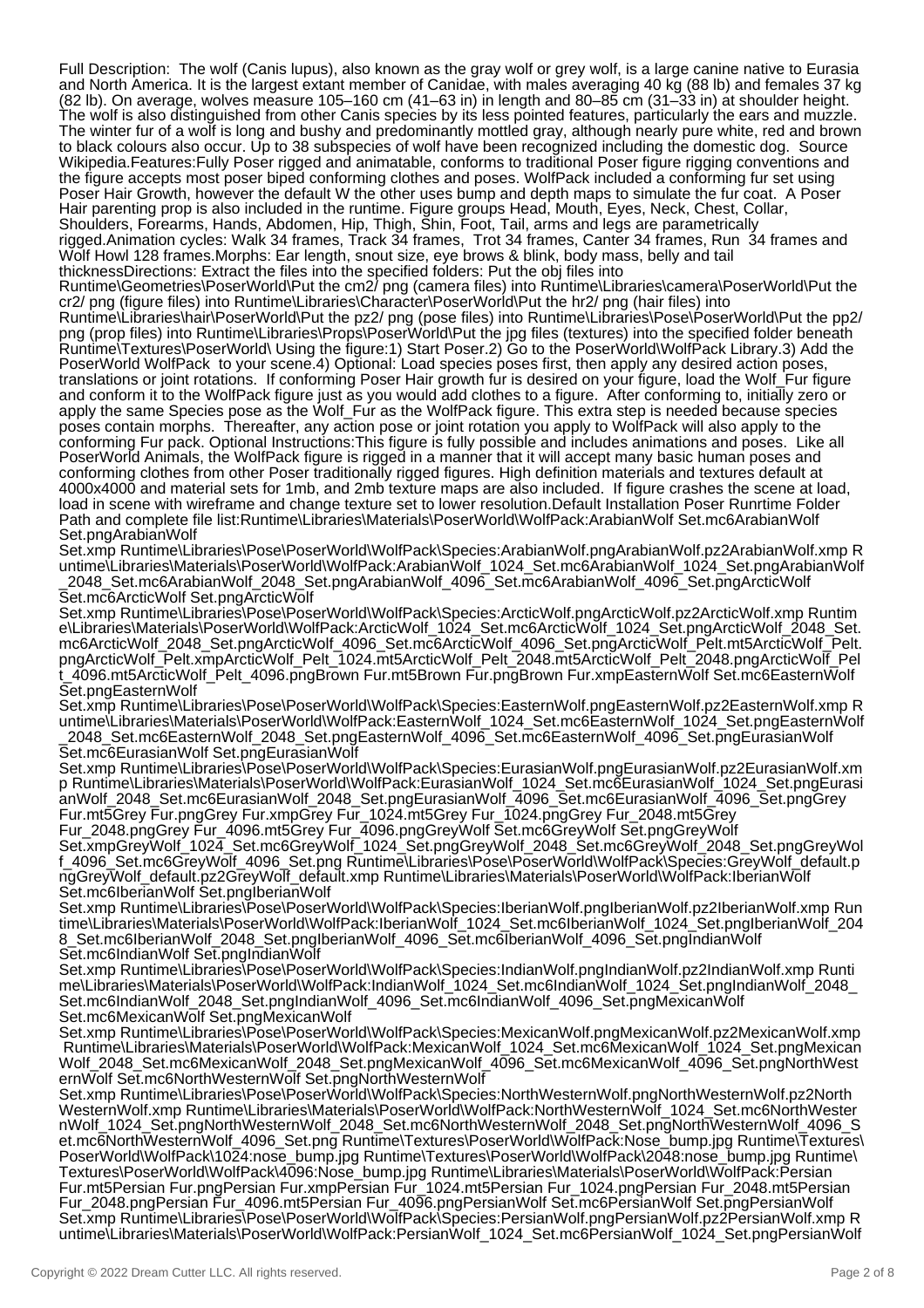\_2048\_Set.mc6PersianWolf\_2048\_Set.pngPersianWolf\_4096\_Set.mc6PersianWolf\_4096\_Set.pngPlainsWolf\_Fur.m t5PlainsWolf\_Fur.pngPlainsWolf\_Fur.xmpPlainsWolf\_Fur\_1024.mt5PlainsWolf\_Fur\_1024.pngPlainsWolf\_Fur\_2048. mt5PlainsWolf\_Fur\_2048.pngPlainsWolf\_Fur\_4096.mt5PlainsWolf\_Fur\_4096.png Runtime:PoserWorld\_WolfPack\_M ulti-Species\_figure\_for\_Poser\_FileList.txtPoserWorld\_WolfPack\_Multi-Species\_figure\_for\_

Poser\_ReadMe.txt Runtime\Textures\PoserWorld\WolfPack:pw\_arcticwolf\_bump\_4096.jpg Runtime\Textures\Poser World\WolfPack\1024:pw\_arcticwolf\_bump\_4096.jpg Runtime\Textures\PoserWorld\WolfPack\2048:pw\_arcticwolf\_b ump\_4096.jpg Runtime\Textures\PoserWorld\WolfPack\4096:PW\_ArcticWolf\_bump\_4096.jpg Runtime\Textures\Pos erWorld\WolfPack:pw\_arcticwolf\_diffuseenh\_4096.jpg Runtime\Textures\PoserWorld\WolfPack\1024:pw\_arcticwolf\_ diffuseenh\_4096.jpg Runtime\Textures\PoserWorld\WolfPack\2048:pw\_arcticwolf\_diffuseenh\_4096.jpg Runtime\Text ures\PoserWorld\WolfPack\4096:PW\_ArcticWolf\_diffuseEnh\_4096.jpg Runtime\Textures\PoserWorld\WolfPack:pw\_ arcticwolf\_specular\_4096.jpg Runtime\Textures\PoserWorld\WolfPack\1024:pw\_arcticwolf\_specular\_4096.jpg Runti me\Textures\PoserWorld\WolfPack\2048:pw\_arcticwolf\_specular\_4096.jpg Runtime\Textures\PoserWorld\WolfPack\ 4096:PW\_ArcticWolf\_specular\_4096.jpg Runtime\Libraries\Materials\PoserWorld\WolfPack:Red Fur.mt5Red Fur.pngRed Fur.xmpRed Fur\_1024.mt5Red Fur\_1024.pngRed Fur\_2048.mt5Red Fur\_2048.pngRed Fur\_4096.mt5Red Fur\_4096.pngRedWolf Set.mc6RedWolf Set.pngRedWolf

Set.xmp Runtime\Libraries\Pose\PoserWorld\WolfPack\Species:RedWolf.pngRedWolf.pz2RedWolf.xmp Runtime\Lib raries\Materials\PoserWorld\WolfPack:RedWolf\_1024\_Set.mc6RedWolf\_1024\_Set.pngRedWolf\_2048\_Set.mc6Red Wolf\_2048\_Set.pngRedWolf\_4096\_Set.mc6RedWolf\_4096\_Set.pngTibetianWol\_1024\_Set.mc6TibetianWol\_2048\_S et.mc6TibetianWol\_4096\_Set.mc6TibetianWolf Set.mc6TibetianWolf Set.pngTibetianWolf

Set.xmp Runtime\Libraries\Pose\PoserWorld\WolfPack\Species:TibetianWolf.pngTibetianWolf.pz2TibetianWolf.xmp Runtime\Libraries\Materials\PoserWorld\WolfPack:Timber Fur.mt5Timber Fur.pngTimber Fur.xmpTimber Fur\_1024.mt5Timber Fur\_2048.mt5Timber Fur\_4096.mt5TimberWolf Set.mc6TimberWolf Set.pngTimberWolf Set.xmp Runtime\Libraries\Pose\PoserWorld\WolfPack\Species:TimberWolf.pngTimberWolf.pz2TimberWolf.xmp Ru ntime\Libraries\Materials\PoserWorld\WolfPack:TimberWolf\_1024\_Set.mc6TimberWolf\_1024\_Set.pngTimberWolf\_2 048\_Set.mc6TimberWolf\_2048\_Set.pngTimberWolf\_4096\_Set.mc6TimberWolf\_4096\_Set.pngTundra Fur.mt5Tundra Fur.pngTundra Fur.xmpTundraWolf Set.mc6TundraWolf Set.pngTundraWolf

Set.xmpTundraWolf\_1024\_Set.mc6TundraWolf\_1024\_Set.pngTundraWolf\_2048\_Set.mc6TundraWolf\_2048\_Set.pn gTundraWolf\_4096\_Set.mc6TundraWolf\_4096\_Set.pngWolf\_Claws.mt5Wolf\_Claws.pngWolf\_Claws.xmpWolf\_Claws \_1024.mt5Wolf\_Claws\_1024.pngWolf\_Claws\_2048.mt5Wolf\_Claws\_2048.pngWolf\_Claws\_4096.mt5Wolf\_Claws\_40 96.pngWolf\_Eyes.mt5Wolf\_Eyes.pngWolf\_Eyes.xmpWolf\_Eyes\_1024.mt5Wolf\_Eyes\_1024.pngWolf\_Eyes\_2048.mt 5Wolf\_Eyes\_2048.pngWolf\_Eyes\_4096.mt5Wolf\_Eyes\_4096.pngWolf\_Fur\_Brown.mt5Wolf\_Fur\_Brown.pngWolf\_Fu r\_Brown.xmpWolf\_Fur\_Brown\_1024.mt5Wolf\_Fur\_Brown\_1024.pngWolf\_Fur\_Brown\_2048.mt5Wolf\_Fur\_Brown\_20 48.pngWolf\_Fur\_Brown\_4096.mt5Wolf\_Fur\_Brown\_4096.pngWolf\_Gums.mt5Wolf\_Gums.pngWolf\_Gums.xmpWolf\_ Gums\_1024.mt5Wolf\_Gums\_1024.pngWolf\_Gums\_2048.mt5Wolf\_Gums\_2048.pngWolf\_Gums\_4096.mt5Wolf\_Gu ms\_4096.pngWolf\_Nose.mt5Wolf\_Nose.pngWolf\_Nose.xmpWolf\_Nose\_1024.mt5Wolf\_Nose\_1024.pngWolf\_Nose\_ 2048.mt5Wolf\_Nose\_2048.pngWolf\_Nose\_4096.mt5Wolf\_Nose\_4096.pngWolf\_Teeth.mt5Wolf\_Teeth.pngWolf\_Teet h.xmpWolf\_Teeth\_1024.mt5Wolf\_Teeth\_1024.pngWolf\_Teeth\_2048.mt5Wolf\_Teeth\_2048.pngWolf\_Teeth\_4096.mt 5Wolf\_Teeth\_4096.pngWolf\_Tounge.mt5Wolf\_Tounge.pngWolf\_Tounge.xmpWolf\_Tounge\_1024.mt5Wolf\_Tounge\_ 1024.pngWolf\_Tounge\_2048.mt5Wolf\_Tounge\_2048.pngWolf\_Tounge\_4096.mt5Wolf\_Tounge\_4096.png Runtime\L ibraries\hair\WolfPack:WolfFur.hr2WolfFur.pngWolfFur.xmp Runtime\Libraries\Character\PoserWorld\WolfPack:Wolf Pack.cr2 Runtime\Geometries\PoserWorld\WolfPack:WolfPack.mtlWolfPack.objWolfPack.pmd Runtime\Libraries\Ch aracter\PoserWorld\WolfPack:WolfPack.pngWolfPack.xmp Runtime\Textures\PoserWorld\WolfPack:WolfPack\_Alpha \_DarkFur.jpg Runtime\Textures\PoserWorld\WolfPack\1024:wolfpack\_alpha\_darkfur.jpg Runtime\Textures\PoserWor ld\WolfPack\2048:wolfpack\_alpha\_darkfur.jpg Runtime\Textures\PoserWorld\WolfPack\4096:WolfPack\_Alpha\_DarkF ur.jpg Runtime\Textures\PoserWorld\WolfPack:WolfPack\_Alpha\_Facemask.jpg Runtime\Textures\PoserWorld\WolfP ack\1024:wolfpack\_alpha\_facemask.jpg Runtime\Textures\PoserWorld\WolfPack\2048:wolfpack\_alpha\_facemask.jp g Runtime\Textures\PoserWorld\WolfPack\4096:WolfPack\_Alpha\_Facemask.jpg Runtime\Textures\PoserWorld\Wolf Pack:WolfPack\_Alpha\_LightFur.jpg Runtime\Textures\PoserWorld\WolfPack\1024:wolfpack\_alpha\_lightfur.jpg Runti me\Textures\PoserWorld\WolfPack\2048:wolfpack\_alpha\_lightfur.jpg Runtime\Textures\PoserWorld\WolfPack\4096: WolfPack\_Alpha\_LightFur.jpg Runtime\Textures\PoserWorld\WolfPack:WolfPack\_Alpha\_SpinalFur.jpg Runtime\Text ures\PoserWorld\WolfPack\1024:wolfpack\_alpha\_spinalfur.jpg Runtime\Textures\PoserWorld\WolfPack\2048:wolfpa ck\_alpha\_spinalfur.jpg Runtime\Textures\PoserWorld\WolfPack\4096:WolfPack\_Alpha\_SpinalFur.jpg Runtime\Textur es\PoserWorld\WolfPack:WolfPack\_Blend\_Alpha.jpg Runtime\Textures\PoserWorld\WolfPack\1024:wolfpack\_blend\_ alpha.jpg Runtime\Textures\PoserWorld\WolfPack\2048:wolfpack\_blend\_alpha.jpg Runtime\Textures\PoserWorld\W olfPack\4096:WolfPack\_Blend\_Alpha.jpg Runtime\Textures\PoserWorld\WolfPack:Wolfpack\_Bump.jpg Runtime\Text ures\PoserWorld\WolfPack\1024:wolfpack\_bump.jpg Runtime\Textures\PoserWorld\WolfPack\2048:wolfpack\_bump.j pg Runtime\Textures\PoserWorld\WolfPack\4096:Wolfpack\_Bump.jpg Runtime\Libraries\Pose\PoserWorld\WolfPack :WolfPack\_Cantor 34 frames.pngWolfPack\_Cantor 34 frames.pz2WolfPack\_Cantor 34 frames.xmp Runtime\Textures\PoserWorld\WolfPack:WolfPack\_Cape\_Alpha.jpg Runtime\Textures\PoserWorld\Wolf Pack\1024:wolfpack\_cape\_alpha.jpg Runtime\Textures\PoserWorld\WolfPack\2048:wolfpack\_cape\_alpha.jpg Runtim e\Textures\PoserWorld\WolfPack\4096:WolfPack\_Cape\_Alpha.jpg Runtime\Textures\PoserWorld\WolfPack:Wolfpac k\_Depth.jpg Runtime\Textures\PoserWorld\WolfPack\1024:wolfpack\_depth.jpg Runtime\Textures\PoserWorld\WolfP ack\2048:wolfpack\_depth.jpg Runtime\Textures\PoserWorld\WolfPack\4096:Wolfpack\_Depth.jpg Runtime\Textures\ PoserWorld\WolfPack:Wolfpack\_Diffuse\_Arctic.jpg Runtime\Textures\PoserWorld\WolfPack\1024:wolfpack\_diffuse\_ arctic.jpg Runtime\Textures\PoserWorld\WolfPack\2048:wolfpack\_diffuse\_arctic.jpg Runtime\Textures\PoserWorld\W olfPack\4096:Wolfpack\_Diffuse\_Arctic.jpg Runtime\Textures\PoserWorld\WolfPack:Wolfpack\_Diffuse\_Eastern.jpg R untime\Textures\PoserWorld\WolfPack\1024:wolfpack\_diffuse\_eastern.jpg Runtime\Textures\PoserWorld\WolfPack\2 048:wolfpack\_diffuse\_eastern.jpg Runtime\Textures\PoserWorld\WolfPack\4096:Wolfpack\_Diffuse\_Eastern.jpg Runti me\Textures\PoserWorld\WolfPack:Wolfpack\_Diffuse\_Eurasian.jpg Runtime\Textures\PoserWorld\WolfPack\1024:w

olfpack\_diffuse\_eurasian.jpg Runtime\Textures\PoserWorld\WolfPack\2048:wolfpack\_diffuse\_eurasian.jpg Runtime\ Textures\PoserWorld\WolfPack\4096:Wolfpack\_Diffuse\_Eurasian.jpg Runtime\Textures\PoserWorld\WolfPack:Wolfp ack\_Diffuse\_Mexican.jpg Runtime\Textures\PoserWorld\WolfPack\1024:wolfpack\_diffuse\_mexican.jpg Runtime\Text ures\PoserWorld\WolfPack\2048:wolfpack\_diffuse\_mexican.jpg Runtime\Textures\PoserWorld\WolfPack\4096:Wolfp ack\_Diffuse\_Mexican.jpg Runtime\Textures\PoserWorld\WolfPack:Wolfpack\_Diffuse\_Plains.jpg Runtime\Textures\P oserWorld\WolfPack\1024:wolfpack\_diffuse\_plains.jpg Runtime\Textures\PoserWorld\WolfPack\2048:wolfpack\_diffus e\_plains.jpg Runtime\Textures\PoserWorld\WolfPack\4096:Wolfpack\_Diffuse\_Plains.jpg Runtime\Libraries\Character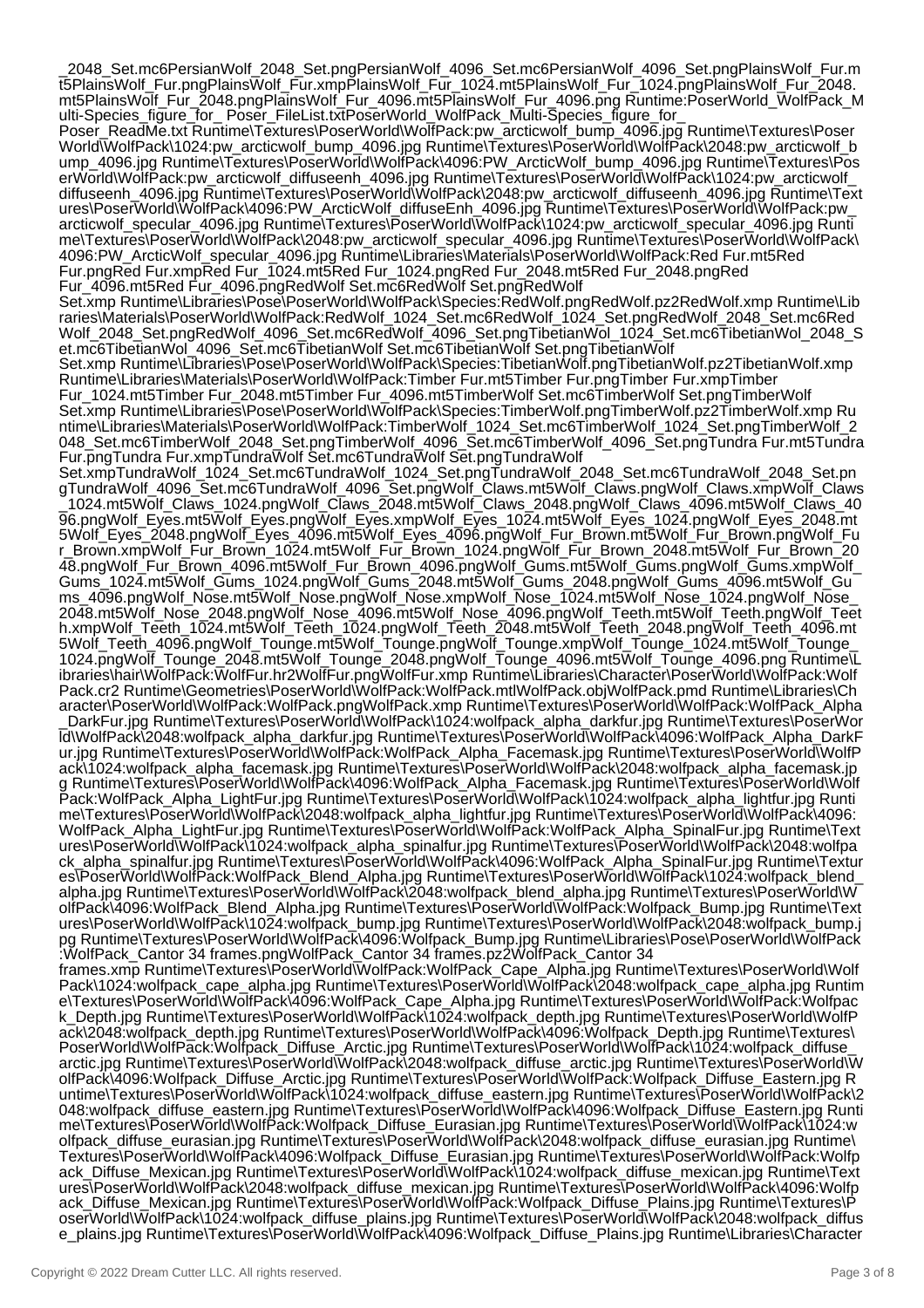\PoserWorld\WolfPack:WolfPack\_Fur.cr2 Runtime\Geometries\PoserWorld\WolfPack:WolfPack\_Fur.objWolfPack\_Fu r.pmd Runtime\Libraries\Character\PoserWorld\WolfPack:WolfPack\_Fur.pngWolfPack\_Fur.xmp Runtime\Libraries\P ose\PoserWorld\WolfPack:WolfPack\_Howl 128 frames.pngWolfPack\_Howl 128 frames.pz2WolfPack\_Howl 128 frames.xmp Runtime\Textures\PoserWorld\WolfPack:Wolfpack\_Normal.jpg Runtime\Textures\PoserWorld\WolfPack\ 1024:wolfpack\_normal.jpg Runtime\Textures\PoserWorld\WolfPack\2048:wolfpack\_normal.jpg Runtime\Textures\Pos erWorld\WolfPack\4096:Wolfpack\_Normal.jpg Runtime\Libraries\Pose\PoserWorld\WolfPack:WolfPack\_Run 34 frames.pngWolfPack\_Run 34 frames.pz2WolfPack\_Run 34

frames.xmp Runtime\Textures\PoserWorld\WolfPack:Wolfpack\_Specular.jpg Runtime\Textures\PoserWorld\WolfPac k\1024:wolfpack\_specular.jpg Runtime\Textures\PoserWorld\WolfPack\2048:wolfpack\_specular.jpg Runtime\Texture s\PoserWorld\WolfPack\4096:Wolfpack\_Specular.jpg Runtime\Libraries\Pose\PoserWorld\WolfPack:WolfPack\_Track ing 34 frames.pngWolfPack\_Tracking 34 frames.pz2WolfPack\_Tracking 34 frames.xmpWolfPack\_Trot 34 frames.pngWolfPack\_Trot 34 frames.pz2WolfPack\_Trot 34

frames.xmp Runtime\Textures\PoserWorld\WolfPack:WolfPack\_UValpha.jpg Runtime\Textures\PoserWorld\WolfPac k\1024:wolfpack\_uvalpha.jpg Runtime\Textures\PoserWorld\WolfPack\2048:wolfpack\_uvalpha.jpg Runtime\Textures\ PoserWorld\WolfPack\4096:WolfPack\_UValpha.jpg Runtime\Libraries\Pose\PoserWorld\WolfPack:WolfPack\_Walk 34 frames.pngWolfPack\_Walk 34 frames.pz2WolfPack\_Walk 34

frames.xmp Runtime\Libraries\hair\WolfPack:WolfWiskers.hr2WolfWiskers.pngWolfWiskers.xmp

Price \$14.95 SKU: 095ae4a2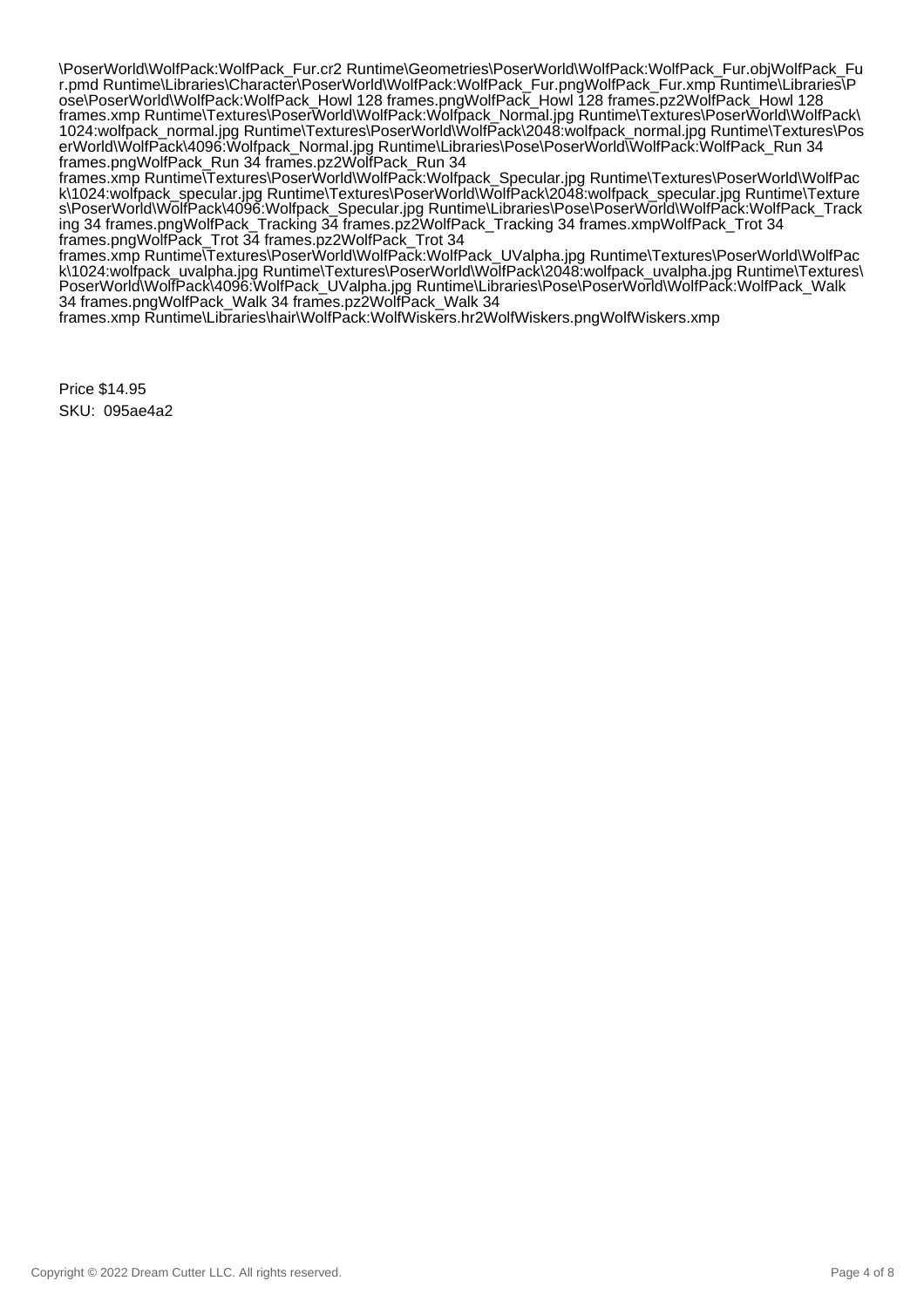









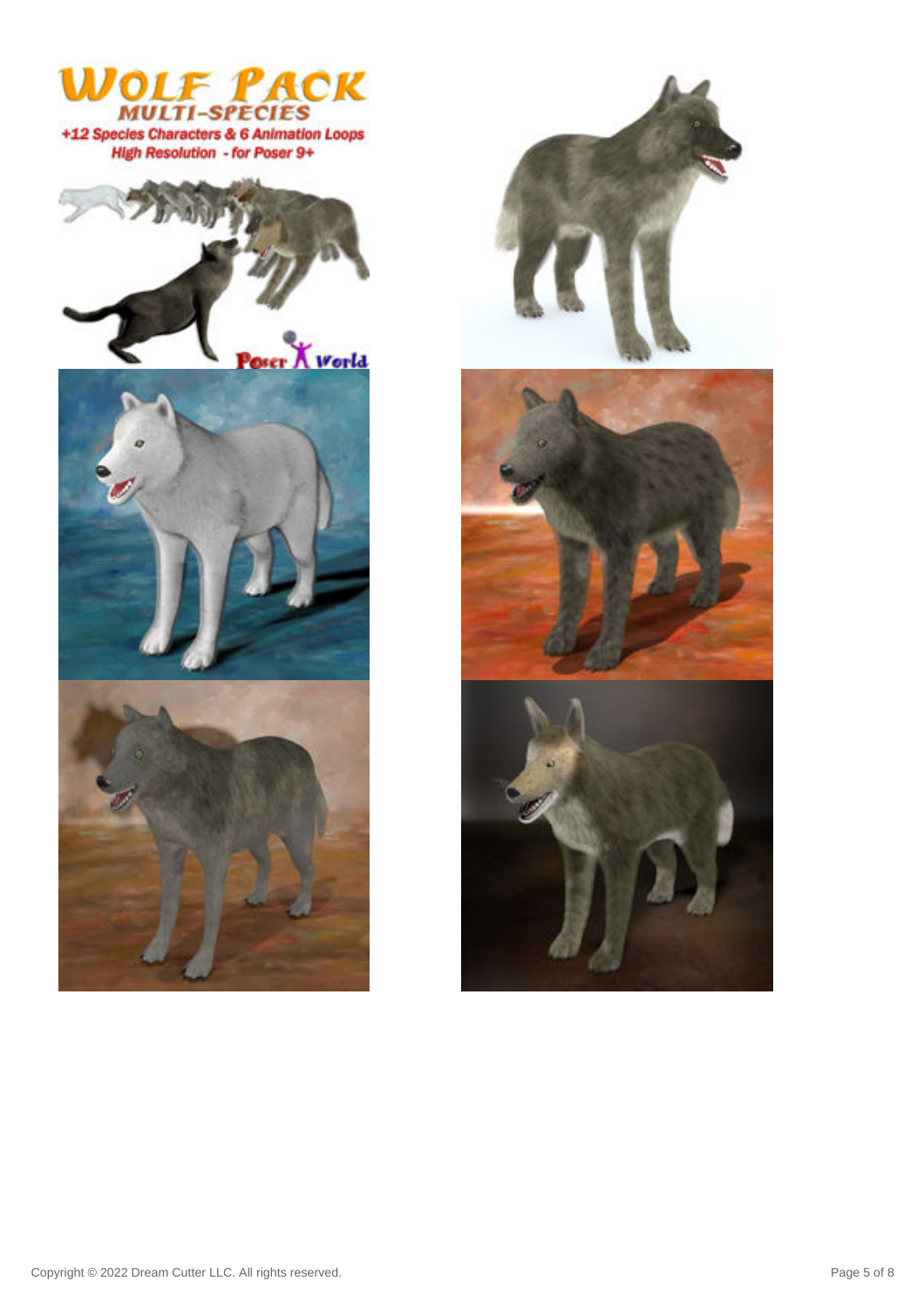